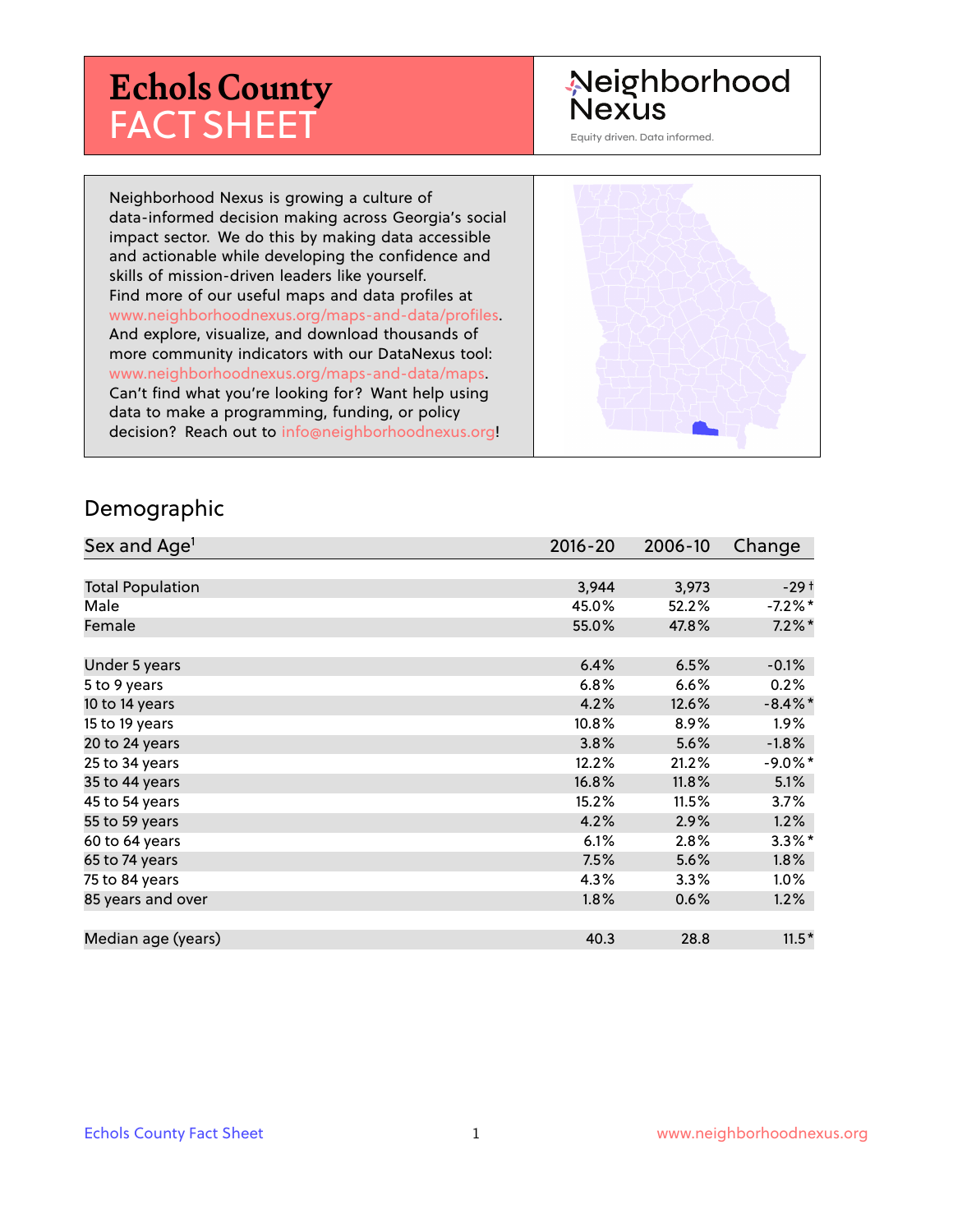# Demographic, continued...

| Race <sup>2</sup>                                            | $2016 - 20$ | 2006-10 | Change     |
|--------------------------------------------------------------|-------------|---------|------------|
| <b>Total population</b>                                      | 3,944       | 3,973   | $-29†$     |
| One race                                                     | 89.1%       | 97.4%   | $-8.3\%$ * |
| White                                                        | 66.9%       | 68.1%   | $-1.2%$    |
| <b>Black or African American</b>                             | 3.5%        | 2.5%    | 1.1%       |
| American Indian and Alaska Native                            | 1.6%        | 0.0%    | 1.6%       |
| Asian                                                        | 0.0%        | 1.4%    | $-1.4%$    |
| Native Hawaiian and Other Pacific Islander                   | 0.0%        | 0.0%    | 0.0%       |
| Some other race                                              | 17.0%       | 25.4%   | $-8.3%$    |
| Two or more races                                            | 10.9%       | 2.6%    | $8.3\%$ *  |
| Race alone or in combination with other race(s) <sup>3</sup> | $2016 - 20$ | 2006-10 | Change     |
| Total population                                             | 3,944       | 3,973   | $-29+$     |
| White                                                        | 77.6%       | 70.8%   | 6.9%       |
| <b>Black or African American</b>                             | 4.2%        | 2.5%    | 1.7%       |
| American Indian and Alaska Native                            | 2.6%        | 0.0%    | 2.6%       |
| Asian                                                        | 0.0%        | 1.4%    | $-1.4%$    |
| Native Hawaiian and Other Pacific Islander                   | 0.2%        | 0.0%    | 0.2%       |
| Some other race                                              | 26.3%       | 28.0%   | $-1.7%$    |
| Hispanic or Latino and Race <sup>4</sup>                     | $2016 - 20$ | 2006-10 | Change     |
| <b>Total population</b>                                      | 3,944       | 3,973   | $-29+$     |
| Hispanic or Latino (of any race)                             | 28.1%       | 30.0%   | $-1.9%$    |
| Not Hispanic or Latino                                       | 71.9%       | 70.0%   | 1.9%       |
| White alone                                                  | 59.1%       | 66.1%   | $-7.0%$    |
| Black or African American alone                              | 3.5%        | 2.5%    | 1.1%       |
| American Indian and Alaska Native alone                      | 1.6%        | 0.0%    | 1.6%       |
| Asian alone                                                  | 0.0%        | 1.4%    | $-1.4%$    |
| Native Hawaiian and Other Pacific Islander alone             | 0.0%        | 0.0%    | 0.0%       |
| Some other race alone                                        | 0.2%        | 0.0%    | 0.2%       |
| Two or more races                                            | 7.4%        | 0.0%    | $7.4\%$ *  |
| U.S. Citizenship Status <sup>5</sup>                         | $2016 - 20$ | 2006-10 | Change     |
| Foreign-born population                                      | 258         | 702     | $-444*$    |
| Naturalized U.S. citizen                                     | 52.3%       | 0.0%    | 52.3%*     |
| Not a U.S. citizen                                           | 47.7%       | 100.0%  | $-52.3%$ † |
| Citizen, Voting Age Population <sup>6</sup>                  | $2016 - 20$ | 2006-10 | Change     |
| Citizen, 18 and over population                              | 2,875       | 2,071   | 804*       |
| Male                                                         | 48.3%       | 52.2%   | $-3.9%$    |
| Female                                                       | 51.7%       | 47.8%   | 3.9%       |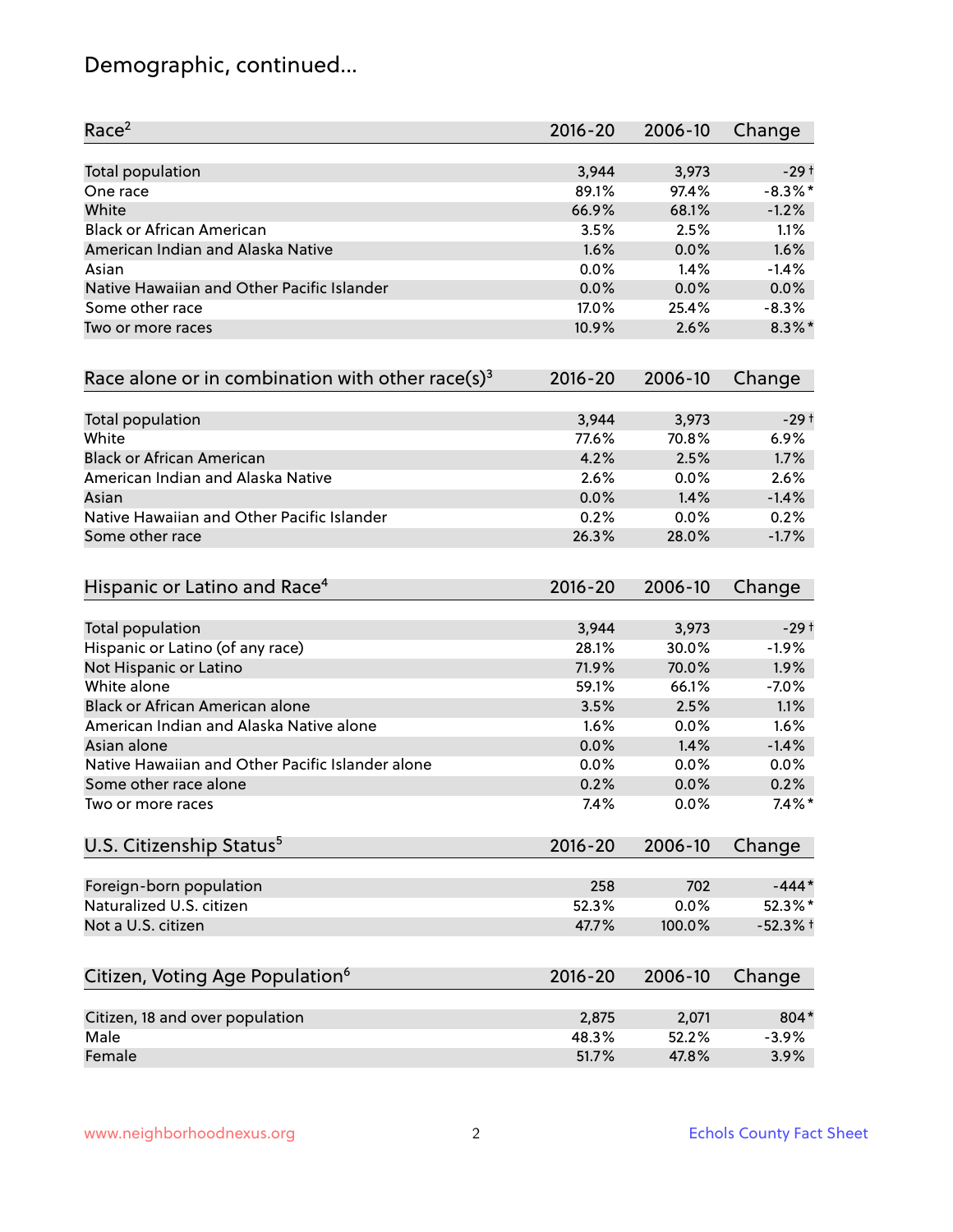#### Economic

| Income <sup>7</sup>                                 | $2016 - 20$ | 2006-10 | Change             |
|-----------------------------------------------------|-------------|---------|--------------------|
|                                                     |             |         |                    |
| All households                                      | 1,497       | 1,297   | 200                |
| Less than \$10,000                                  | 14.7%       | 6.2%    | 8.5%*              |
| \$10,000 to \$14,999                                | 3.5%        | 7.2%    | $-3.6%$            |
| \$15,000 to \$24,999                                | 15.0%       | 22.7%   | $-7.7%$            |
| \$25,000 to \$34,999                                | 10.0%       | 16.3%   | $-6.4%$            |
| \$35,000 to \$49,999                                | $11.6\%$    | 18.4%   | $-6.7%$            |
| \$50,000 to \$74,999                                | 19.7%       | 19.1%   | 0.6%               |
| \$75,000 to \$99,999                                | 11.3%       | 4.9%    | $6.4\%$ *          |
| \$100,000 to \$149,999                              | 11.2%       | 2.7%    | 8.5%               |
| \$150,000 to \$199,999                              | 0.6%        | 2.3%    | $-1.7%$            |
| \$200,000 or more                                   | 2.4%        | 0.2%    | $2.2\%$ *          |
| Median household income (dollars)                   | 44,454      | 32,390  | 12,064*            |
| Mean household income (dollars)                     | 57,756      | 41,538  | 16,218 *           |
| With earnings                                       | 71.1%       | 78.3%   | $-7.1\%$ *         |
| Mean earnings (dollars)                             | 64,262      | 40,549  | 23,713*            |
| <b>With Social Security</b>                         | 33.1%       | 29.0%   | 4.1%               |
| Mean Social Security income (dollars)               | 14,362      | 16,836  | $-2,473$           |
| With retirement income                              | 16.0%       | 12.6%   | 3.5%               |
| Mean retirement income (dollars)                    | 27,465      | 24,316  | 3,149              |
| With Supplemental Security Income                   | 7.4%        | 4.7%    | 2.7%               |
| Mean Supplemental Security Income (dollars)         | 11,551      | 5,477   | $6,074*$           |
| With cash public assistance income                  | 2.5%        | 0.0%    | 2.5%               |
| Mean cash public assistance income (dollars)        | 3,929       | (X)     | $(X)$ <sup>+</sup> |
| With Food Stamp/SNAP benefits in the past 12 months | 9.2%        | 8.7%    | 0.4%               |
|                                                     |             |         |                    |
| Families                                            | 1,097       | 1,061   | 36                 |
| Less than \$10,000                                  | 8.6%        | 3.2%    | $5.4\%$ *          |
| \$10,000 to \$14,999                                | 1.0%        | 9.0%    | $-8.0%$            |
| \$15,000 to \$24,999                                | 15.4%       | 19.3%   | $-3.9%$            |
| \$25,000 to \$34,999                                | 9.2%        | 20.0%   | $-10.8%$           |
| \$35,000 to \$49,999                                | 9.6%        | 17.3%   | $-7.8%$            |
| \$50,000 to \$74,999                                | 24.0%       | 18.9%   | 5.1%               |
| \$75,000 to \$99,999                                | 15.2%       | 5.9%    | $9.3\%$ *          |
| \$100,000 to \$149,999                              | 12.9%       | 3.3%    | 9.6%               |
| \$150,000 to \$199,999                              | 0.8%        | 2.8%    | $-2.0%$            |
| \$200,000 or more                                   | 3.3%        | 0.3%    | $3.0\%$ *          |
| Median family income (dollars)                      | 55,540      | 33,664  | 21,876*            |
| Mean family income (dollars)                        | 68,365      | 44,304  | 24,062*            |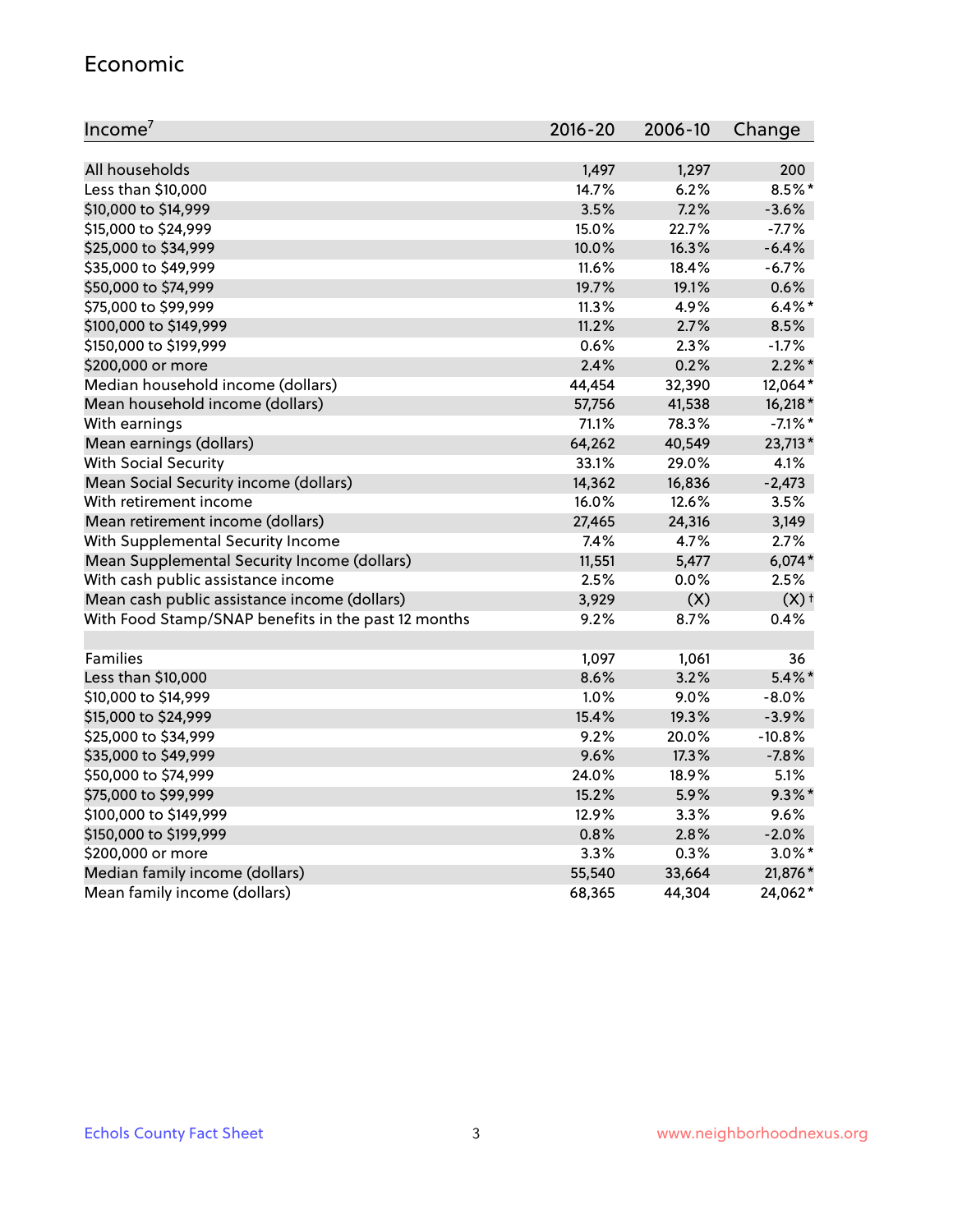#### Economic, continued...

| Income, continued <sup>8</sup>                                        | $2016 - 20$ | 2006-10 | Change             |
|-----------------------------------------------------------------------|-------------|---------|--------------------|
|                                                                       |             |         |                    |
| Nonfamily households                                                  | 400         | 236     | 164                |
| Median nonfamily income (dollars)                                     | 21,000      | 17,372  | 3,628              |
| Mean nonfamily income (dollars)                                       | 27,413      | 23,567  | 3,846              |
| Median earnings for workers (dollars)                                 | 31,994      | 20,654  | $11,340*$          |
| Median earnings for male full-time, year-round workers                | 39,095      | 28,613  | 10,482*            |
| (dollars)                                                             |             |         |                    |
| Median earnings for female full-time, year-round workers<br>(dollars) | 35,784      | 20,208  | 15,576 *           |
| Per capita income (dollars)                                           | 23,768      | 14,201  | $9,567*$           |
|                                                                       |             |         |                    |
| Families and People Below Poverty Level <sup>9</sup>                  | 2016-20     | 2006-10 | Change             |
|                                                                       |             |         |                    |
| <b>All families</b>                                                   | 19.7%       | 21.4%   | $-1.7%$            |
| With related children under 18 years                                  | 18.1%       | 32.1%   | $-14.0%$           |
| With related children under 5 years only                              | 25.7%       | 51.4%   | $-25.7%$           |
| Married couple families                                               | 20.4%       | 19.9%   | 0.6%               |
| With related children under 18 years                                  | 17.4%       | 32.6%   | $-15.1%$           |
| With related children under 5 years only                              | 33.3%       | 62.8%   | $-29.5%$           |
| Families with female householder, no husband present                  | 23.2%       | 21.3%   | 1.9%               |
| With related children under 18 years                                  | 37.5%       | 24.5%   | 13.0%              |
| With related children under 5 years only                              | (X)         | 0.0%    | $(X)$ <sup>+</sup> |
| All people                                                            | 23.5%       | 32.1%   | $-8.6%$            |
| Under 18 years                                                        | 19.0%       | 41.8%   | $-22.8%$ *         |
| Related children under 18 years                                       | 19.0%       | 41.8%   | $-22.8%$           |
| Related children under 5 years                                        | 26.9%       | 56.8%   | $-29.9%$           |
| Related children 5 to 17 years                                        | 16.2%       | 38.0%   | $-21.9%$           |
| 18 years and over                                                     | 24.9%       | 27.4%   | $-2.5%$            |
|                                                                       |             |         |                    |
| 18 to 64 years                                                        | 27.9%       | 30.9%   | $-3.1%$            |
| 65 years and over                                                     | 11.4%       | 6.1%    | 5.3%               |
| People in families                                                    | 21.1%       | 29.8%   | $-8.8%$            |
| Unrelated individuals 15 years and over                               | 41.4%       | 50.0%   | $-8.6%$            |
|                                                                       |             |         |                    |
| Non-Hispanic white people                                             | 14.1%       | 10.8%   | 3.3%               |
| Black or African-American people                                      | 5.7%        | 37.8%   | $-32.0%$           |
| Asian people                                                          | (X)         | 100.0%  | $(X)$ +            |
| Hispanic or Latino people                                             | 52.5%       | 75.3%   | $-22.7%$           |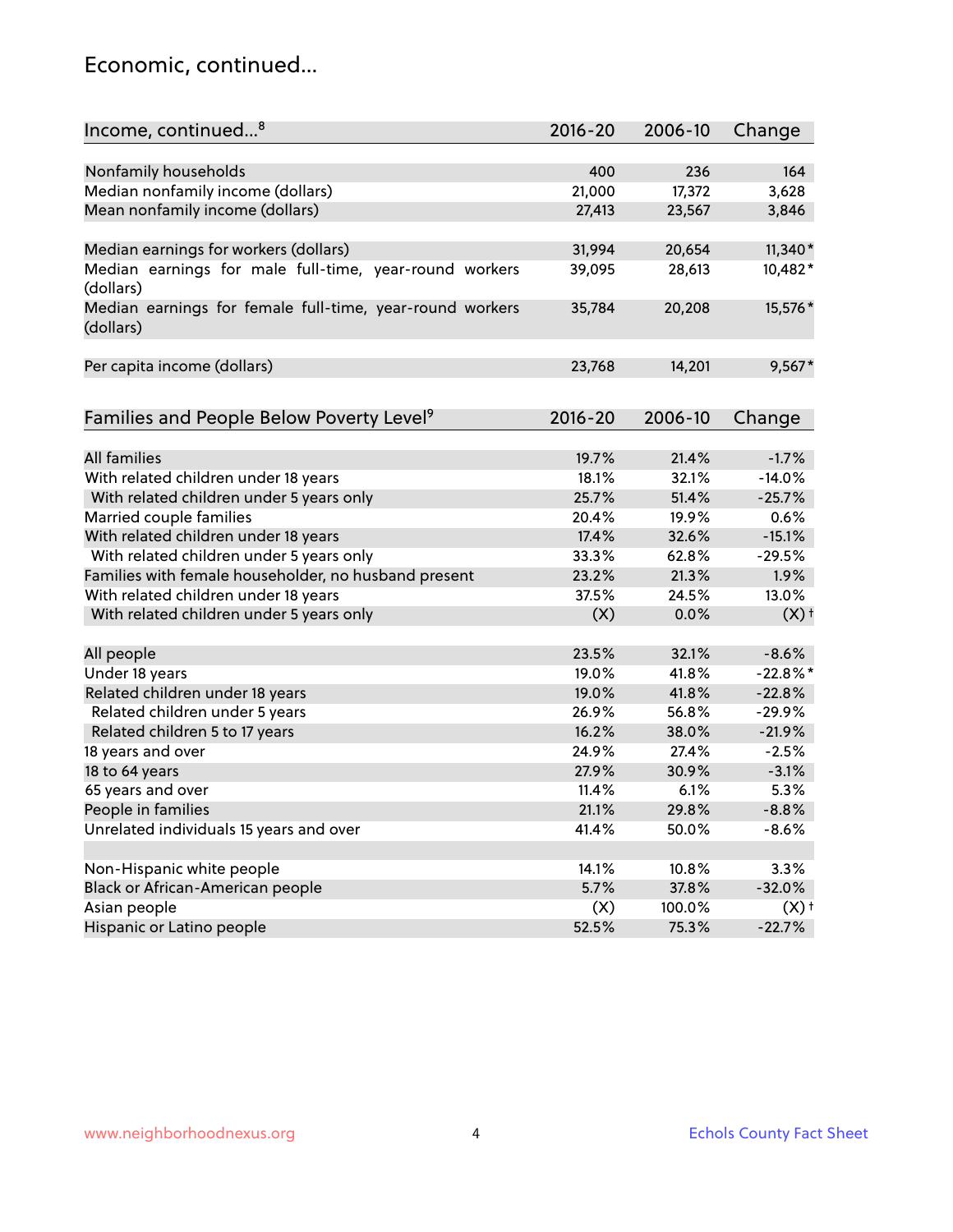# Employment

| Employment Status <sup>10</sup>                                                               | 2010        | 2020    | Change      |
|-----------------------------------------------------------------------------------------------|-------------|---------|-------------|
| In Labor Force                                                                                | 1,899       | 1,876   | 1,876       |
| <b>Unemployment Rate</b>                                                                      | 3.9%        | 8.2%    | $-4.3%$     |
| Industry <sup>11</sup>                                                                        | $2016 - 20$ | 2006-10 | Change      |
| Civilian employed population 16 years and over                                                | 1,730       | 1,650   | 80          |
| Agriculture, forestry, fishing and hunting, and mining                                        | 13.3%       | 9.2%    | 4.1%        |
| Construction                                                                                  | 15.4%       | 12.7%   | 2.7%        |
| Manufacturing                                                                                 | 9.9%        | 11.2%   | $-1.3%$     |
| Wholesale trade                                                                               | 6.6%        | 2.2%    | $4.4\%$ *   |
| Retail trade                                                                                  | 12.5%       | 10.2%   | 2.3%        |
| Transportation and warehousing, and utilities                                                 | 4.4%        | 2.8%    | 1.6%        |
| Information                                                                                   | 0.3%        | 0.0%    | 0.3%        |
| Finance and insurance, and real estate and rental and leasing                                 | 1.6%        | 3.3%    | $-1.7%$     |
| Professional, scientific, and management, and administrative<br>and waste management services | 6.1%        | 2.1%    | 4.0%*       |
| Educational services, and health care and social assistance                                   | 13.7%       | 21.0%   | $-7.3\%$ *  |
| Arts, entertainment, and recreation, and accommodation and<br>food services                   | 8.3%        | 16.7%   | $-8.5%$     |
| Other services, except public administration                                                  | 4.1%        | 2.8%    | 1.3%        |
| Public administration                                                                         | 3.8%        | 5.8%    | $-2.1%$     |
| Occupation <sup>12</sup>                                                                      | $2016 - 20$ | 2006-10 | Change      |
|                                                                                               |             |         |             |
| Civilian employed population 16 years and over                                                | 1,730       | 1,650   | 80          |
| Management, business, science, and arts occupations                                           | 17.3%       | 22.2%   | $-4.9%$     |
| Service occupations                                                                           | 14.3%       | 25.6%   | $-11.3\%$ * |
| Sales and office occupations                                                                  | 25.1%       | 11.1%   | 14.1%*      |
| Natural<br>construction,<br>resources,<br>and<br>maintenance<br>occupations                   | 27.9%       | 29.0%   | $-1.1%$     |
| Production, transportation, and material moving occupations                                   | 15.3%       | 12.1%   | 3.2%        |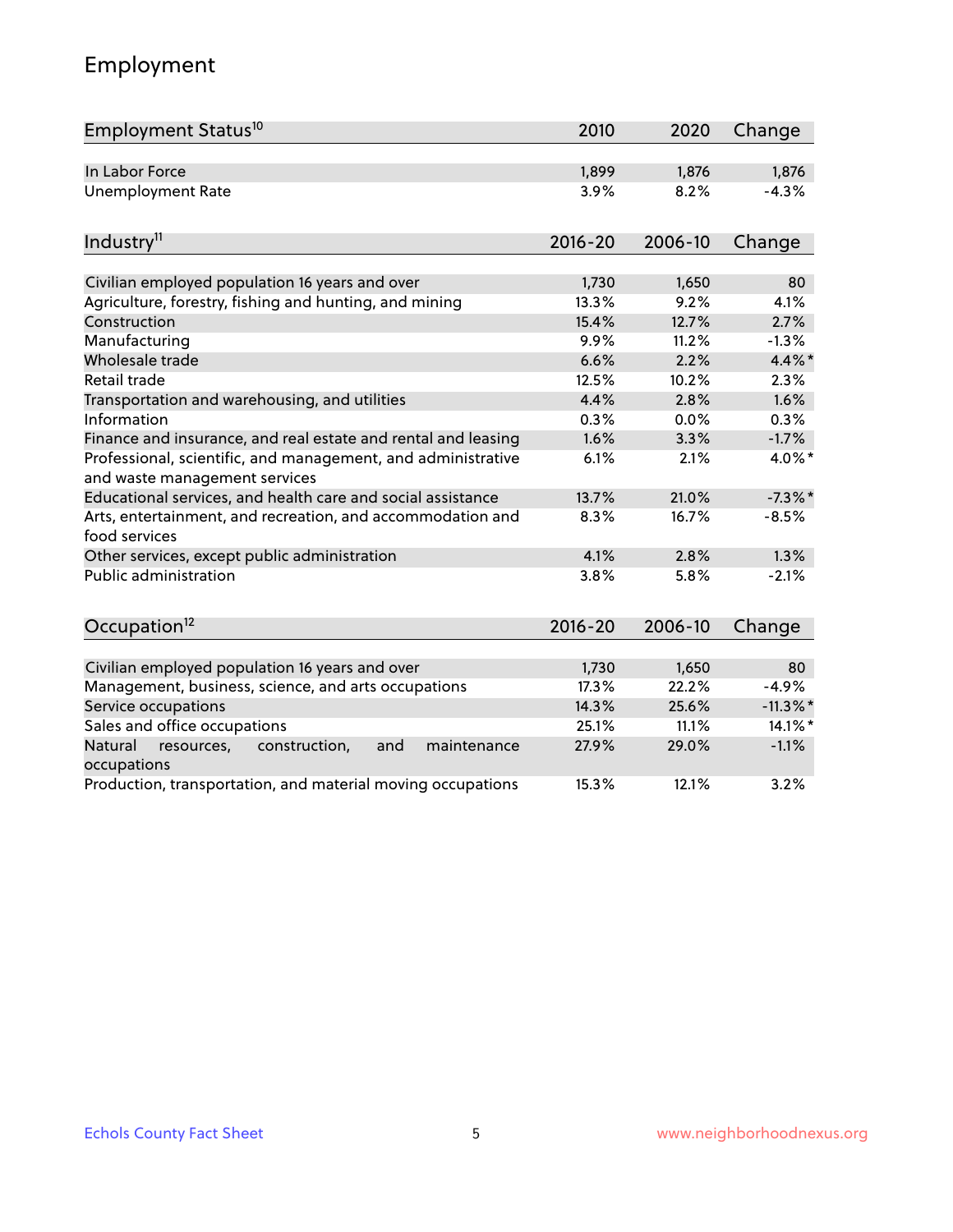# Employment, continued...

| Class of Worker <sup>13</sup>                          | $2016 - 20$ | 2006-10 | Change   |
|--------------------------------------------------------|-------------|---------|----------|
| Civilian employed population 16 years and over         | 1,730       | 1,650   | 80       |
| Private wage and salary workers                        | 72.5%       | 76.2%   | $-3.8%$  |
| Government workers                                     | 13.4%       | 19.8%   | $-6.3%$  |
| Self-employed in own not incorporated business workers | 14.1%       | 4.0%    | 10.1%    |
| Unpaid family workers                                  | 0.0%        | 0.0%    | 0.0%     |
|                                                        |             |         |          |
| Job Flows <sup>14</sup>                                | 2019        | 2010    | Change   |
| Total Jobs in county                                   | 542         | 709     | $-167$   |
| Held by residents of county                            | 48.3%       | 51.6%   | $-3.3%$  |
| Held by non-residents of county                        | 51.7%       | 48.4%   | 3.3%     |
|                                                        |             |         |          |
| Jobs by Industry Sector <sup>15</sup>                  | 2019        | 2010    | Change   |
| Total Jobs in county                                   | 542         | 709     | $-167$   |
| Goods Producing sectors                                | 53.0%       | 68.7%   | $-15.7%$ |
| Trade, Transportation, and Utilities sectors           | 9.8%        | 4.4%    | 5.4%     |
| All Other Services sectors                             | 37.3%       | 26.9%   | 10.3%    |
|                                                        |             |         |          |
| Total Jobs in county held by county residents          | 262         | 366     | $-104$   |
| <b>Goods Producing sectors</b>                         | 47.3%       | 60.9%   | $-13.6%$ |
| Trade, Transportation, and Utilities sectors           | 8.8%        | 4.1%    | 4.7%     |
| All Other Services sectors                             | 43.9%       | 35.0%   | 8.9%     |
| Jobs by Earnings <sup>16</sup>                         | 2019        | 2010    | Change   |
|                                                        |             |         | $-167$   |
| Total Jobs in county                                   | 542         | 709     |          |
| Jobs with earnings \$1250/month or less                | 23.1%       | 33.3%   | $-10.2%$ |
| Jobs with earnings \$1251/month to \$3333/month        | 32.7%       | 54.3%   | $-21.6%$ |
| Jobs with earnings greater than \$3333/month           | 44.3%       | 12.4%   | 31.9%    |
| Total Jobs in county held by county residents          | 262         | 366     | $-104$   |
| Jobs with earnings \$1250/month or less                | 30.5%       | 30.1%   | 0.5%     |
| Jobs with earnings \$1251/month to \$3333/month        | 35.5%       | 57.4%   | $-21.9%$ |
| Jobs with earnings greater than \$3333/month           | 34.0%       | 12.6%   | 21.4%    |
|                                                        |             |         |          |
| Jobs by Age of Worker <sup>17</sup>                    | 2019        | 2010    | Change   |
| Total Jobs in county                                   | 542         | 709     | $-167$   |
| Jobs with workers age 29 or younger                    | 14.4%       | 25.0%   | $-10.6%$ |
| Jobs with workers age 30 to 54                         | 60.7%       | 53.7%   | 7.0%     |
| Jobs with workers age 55 or older                      | 24.9%       | 21.3%   | 3.6%     |
|                                                        |             |         |          |
| Total Jobs in county held by county residents          | 262         | 366     | $-104$   |
| Jobs with workers age 29 or younger                    | 13.4%       | 23.2%   | $-9.9%$  |
| Jobs with workers age 30 to 54                         | 58.4%       | 54.1%   | 4.3%     |
| Jobs with workers age 55 or older                      | 28.2%       | 22.7%   | 5.6%     |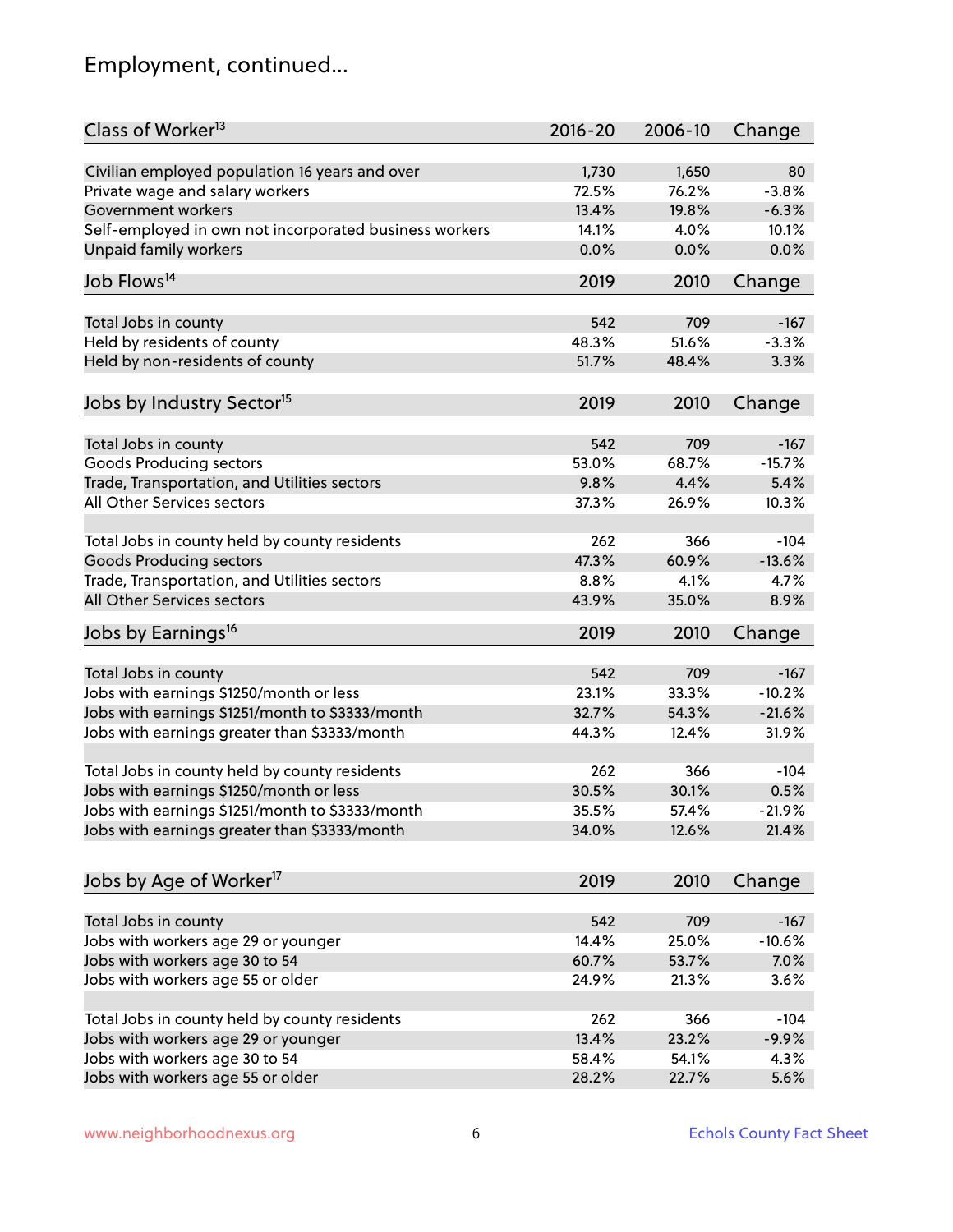#### Education

| Early Learning <sup>18</sup>                        |               |              | 2022           |
|-----------------------------------------------------|---------------|--------------|----------------|
| Licensed Capacity of Early Learning Centers         |               |              | 0              |
| Licenced capacity per 1,000 children ages 0-4       |               |              | 0.0            |
| School Enrollment <sup>19</sup>                     | 2022          | 2010         | Change         |
|                                                     |               |              |                |
| <b>Enrolled in Public School</b><br>White           | 874           | 785<br>60.3% | 89<br>$-11.4%$ |
| <b>Black or African-American</b>                    | 48.9%<br>3.2% | 0.0%         | 3.2%           |
| Asian                                               | 0.1%          | 0.0%         | 0.1%           |
| <b>Native American</b>                              | 0.3%          | 0.0%         | 0.3%           |
| Pacific Islander                                    | 0.0%          | 0.0%         | 0.0%           |
| <b>Biracial or Multi-Racial</b>                     | 1.1%          | 0.0%         | 1.1%           |
| Hispanic or Latino                                  | 46.3%         | 33.5%        | 12.8%          |
| Georgia Milestones: 3rd Grade Reading <sup>20</sup> |               |              | 2019           |
|                                                     |               |              |                |
| Number of Students Tested                           |               |              | 60             |
| Proficient or Distinguished                         |               |              | 31.7%          |
| Georgia Milestones: 8th Grade Math <sup>21</sup>    |               |              | 2019           |
| <b>Number of Students Tested</b>                    |               |              | 66             |
| Proficient or Distinguished                         |               |              | 48.5%          |
| Graduation Rates <sup>22</sup>                      | 2021          | 2012         | Change         |
| Cohort                                              | 51            | 51           | 0              |
| <b>High School Graduation Rate</b>                  | 98.0%         | 86.3%        | 11.8%          |
| Educational Attainment <sup>23</sup>                | $2016 - 20$   | 2006-10      | Change         |
|                                                     |               |              |                |
| Population 25 years and over                        | 2,683         | 2,372        | 311            |
| Less than 9th grade                                 | 6.9%          | 16.8%        | $-10.0%$       |
| 9th to 12th grade, no diploma                       | 16.3%         | 15.4%        | 0.9%           |
| High school graduate (includes equivalency)         | 47.0%         | 43.5%        | 3.5%           |
| Some college, no degree                             | 15.4%         | 14.8%        | 0.6%           |
| Associate's degree                                  | 6.6%          | 3.4%         | 3.2%           |
| Bachelor's degree                                   | 5.6%          | 3.5%         | 2.1%           |
| Graduate or professional degree                     | 2.2%          | 2.6%         | $-0.3%$        |
| Percent high school graduate or higher              | 76.9%         | 67.8%        | 9.1%           |
| Percent bachelor's degree or higher                 | 7.8%          | 6.1%         | 1.8%           |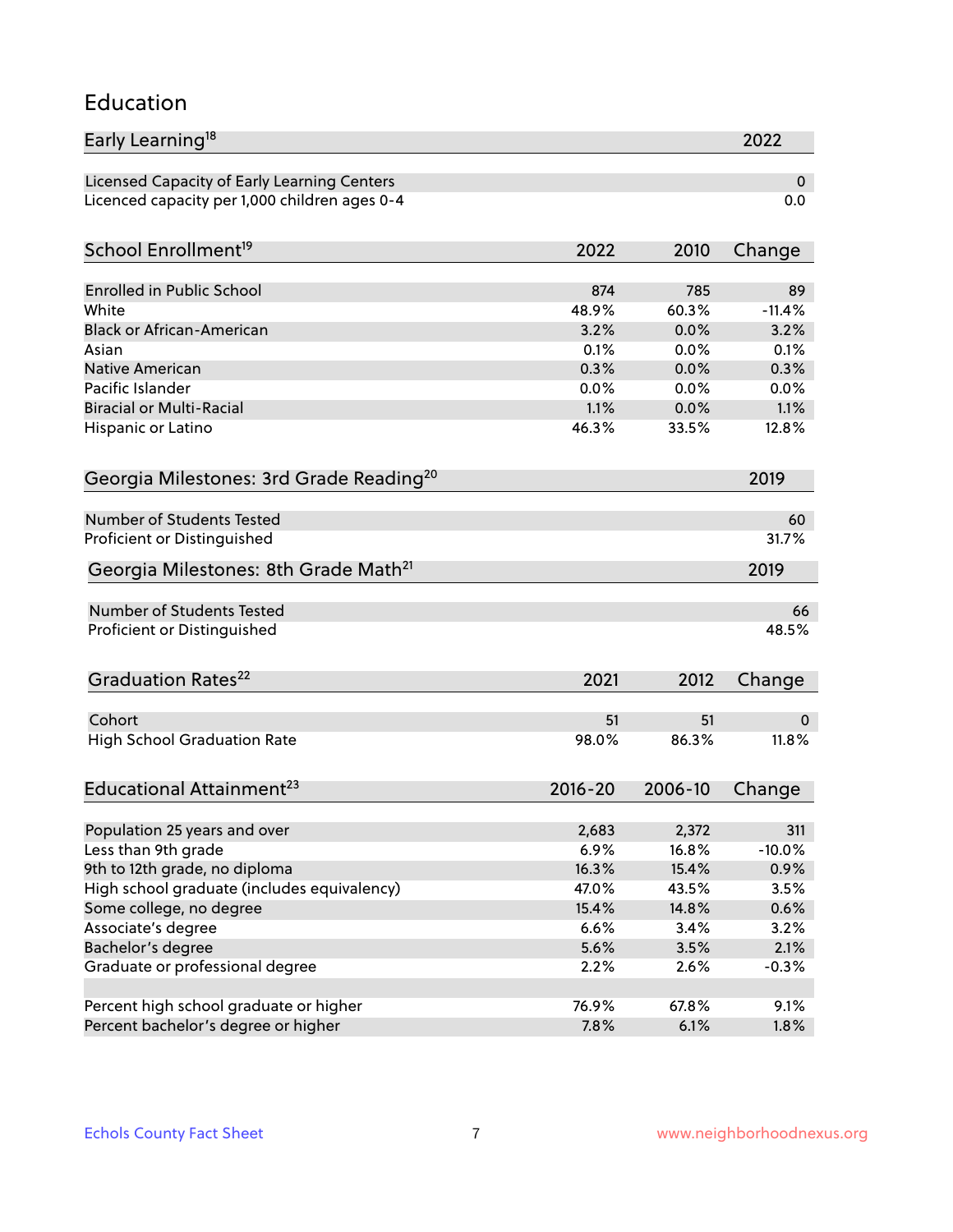#### Housing

| Households by Type <sup>24</sup>                     | 2016-20       | 2006-10 | Change       |
|------------------------------------------------------|---------------|---------|--------------|
|                                                      |               |         |              |
| <b>Total households</b>                              | 1,497         | 1,297   | 200          |
| Family households (families)                         | 73.3%         | 81.8%   | $-8.5%$      |
| With own children under 18 years                     | 34.2%         | 46.8%   | $-12.6%$     |
| Married-couple family                                | 56.5%         | 55.1%   | 1.5%         |
| With own children of the householder under 18 years  | 26.0%         | 28.4%   | $-2.4%$      |
| Male householder, no wife present, family            | 4.9%          | 14.8%   | $-9.9%$      |
| With own children of the householder under 18 years  | 4.6%          | 11.2%   | $-6.6%$      |
| Female householder, no husband present, family       | 11.8%         | 12.0%   | $-0.1%$      |
| With own children of the householder under 18 years  | 3.6%          | 7.2%    | $-3.6%$      |
| Nonfamily households                                 | 26.7%         | 18.2%   | 8.5%         |
| Householder living alone                             | 25.3%         | 14.9%   | 10.4%        |
| 65 years and over                                    | 8.5%          | 7.2%    | 1.3%         |
|                                                      |               |         |              |
| Households with one or more people under 18 years    | 41.8%         | 48.3%   | $-6.5%$      |
| Households with one or more people 65 years and over | 26.9%         | 19.7%   | 7.2%         |
|                                                      |               |         |              |
| Average household size                               | 2.63          | 3.06    | $-0.43$      |
| Average family size                                  | 3.17          | 3.33    | $-0.16$      |
|                                                      |               |         |              |
|                                                      |               |         |              |
| Housing Occupancy <sup>25</sup>                      | $2016 - 20$   | 2006-10 | Change       |
|                                                      |               |         |              |
|                                                      |               |         |              |
| Total housing units                                  | 1,790         | 1,567   | 223          |
| Occupied housing units                               | 83.6%         | 82.8%   | 0.9%         |
| Vacant housing units                                 | 16.4%         | 17.2%   | $-0.9%$      |
|                                                      |               |         |              |
| Homeowner vacancy rate                               | 0.0           | 0.0     | 0.0          |
| Rental vacancy rate                                  | 8.3           | 7.6     | 0.8          |
|                                                      |               |         |              |
| Units in Structure <sup>26</sup>                     | $2016 - 20$   | 2006-10 | Change       |
|                                                      |               |         |              |
| Total housing units                                  | 1,790         | 1,567   | 223          |
| 1-unit, detached                                     | 41.9%         | 43.7%   | $-1.8%$      |
| 1-unit, attached                                     | 0.4%          | 0.4%    | 0.0%         |
| 2 units                                              | 1.0%          | 0.0%    | 1.0%         |
| 3 or 4 units                                         | 0.0%          | 0.0%    | 0.0%         |
| 5 to 9 units                                         | 0.4%          | 0.0%    | 0.4%         |
| 10 to 19 units                                       | 0.4%          | 3.8%    | $-3.3%$      |
| 20 or more units                                     | 0.0%          | 0.0%    | 0.0%         |
| Mobile home<br>Boat, RV, van, etc.                   | 55.9%<br>0.0% | 52.2%   | 3.7%<br>0.0% |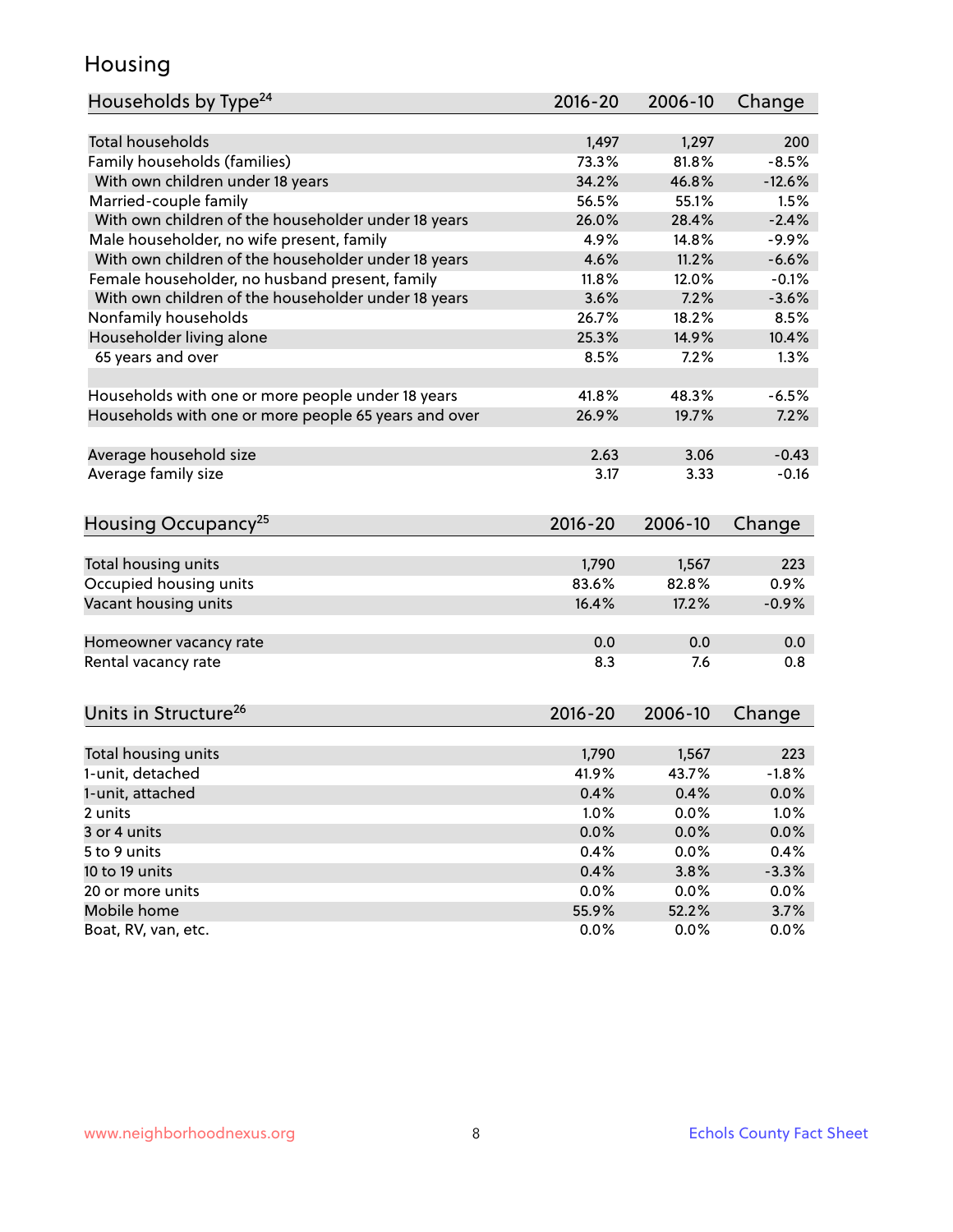# Housing, Continued...

| Year Structure Built <sup>27</sup>             | 2016-20     | 2006-10 | Change     |
|------------------------------------------------|-------------|---------|------------|
|                                                |             |         |            |
| Total housing units                            | 1,790       | 1,567   | 223        |
| Built 2014 or later                            | 0.3%        | (X)     | (X)        |
| Built 2010 to 2013                             | 2.5%        | (X)     | (X)        |
| Built 2000 to 2009                             | 15.6%       | 17.0%   | $-1.5%$    |
| Built 1990 to 1999                             | 28.7%       | 27.8%   | 1.0%       |
| Built 1980 to 1989                             | 17.8%       | 22.3%   | $-4.5%$    |
| Built 1970 to 1979                             | 22.5%       | 3.6%    | 18.9%*     |
| Built 1960 to 1969                             | 4.5%        | 13.7%   | $-9.2\%$ * |
| Built 1950 to 1959                             | 5.0%        | 13.7%   | $-8.7%$    |
| Built 1940 to 1949                             | 1.4%        | 0.8%    | 0.6%       |
| Built 1939 or earlier                          | 1.8%        | 1.1%    | 0.7%       |
| Housing Tenure <sup>28</sup>                   | $2016 - 20$ | 2006-10 | Change     |
| Occupied housing units                         | 1,497       | 1,297   | 200        |
| Owner-occupied                                 | 71.3%       | 70.8%   | 0.5%       |
| Renter-occupied                                | 28.7%       | 29.2%   | $-0.5%$    |
|                                                |             |         |            |
| Average household size of owner-occupied unit  | 2.67        | 2.99    | $-0.32$    |
| Average household size of renter-occupied unit | 2.55        | 3.24    | $-0.69*$   |
| Residence 1 Year Ago <sup>29</sup>             | 2016-20     | 2006-10 | Change     |
|                                                |             |         |            |
| Population 1 year and over                     | 3,894       | 3,823   | 71         |
| Same house                                     | 93.5%       | 85.4%   | 8.0%       |
| Different house in the U.S.                    | 6.5%        | 14.6%   | $-8.0%$    |
| Same county                                    | 2.2%        | 3.9%    | $-1.7%$    |
| Different county                               | 4.3%        | 10.6%   | $-6.4%$    |
| Same state                                     | 2.8%        | 10.2%   | $-7.5%$    |
| Different state                                | 1.5%        | 0.4%    | $1.1\%$ *  |
| Abroad                                         | 0.0%        | 0.0%    | 0.0%       |
| Value of Housing Unit <sup>30</sup>            | 2016-20     | 2006-10 | Change     |
| Owner-occupied units                           | 1,067       | 918     | 149        |
| Less than \$50,000                             | 34.1%       | 39.8%   | $-5.6%$    |
| \$50,000 to \$99,999                           | 21.5%       | 18.5%   | 2.9%       |
| \$100,000 to \$149,999                         | 14.6%       | 15.1%   | $-0.5%$    |
| \$150,000 to \$199,999                         | 8.0%        | 10.8%   | $-2.8%$    |
| \$200,000 to \$299,999                         | 9.1%        | 9.5%    | $-0.4%$    |
| \$300,000 to \$499,999                         | 2.5%        | 4.7%    | $-2.2%$    |
| \$500,000 to \$999,999                         | 8.0%        | 1.6%    | 6.3%       |
| \$1,000,000 or more                            | 2.2%        | 0.0%    | 2.2%       |
| Median (dollars)                               | 76,000      | 73,800  | 2,200      |
| Mortgage Status <sup>31</sup>                  | $2016 - 20$ | 2006-10 | Change     |
|                                                |             |         |            |
| Owner-occupied units                           | 1,067       | 918     | 149        |
| Housing units with a mortgage                  | 40.0%       | 48.5%   | $-8.5%$    |
| Housing units without a mortgage               | 60.0%       | 51.5%   | 8.5%       |
|                                                |             |         |            |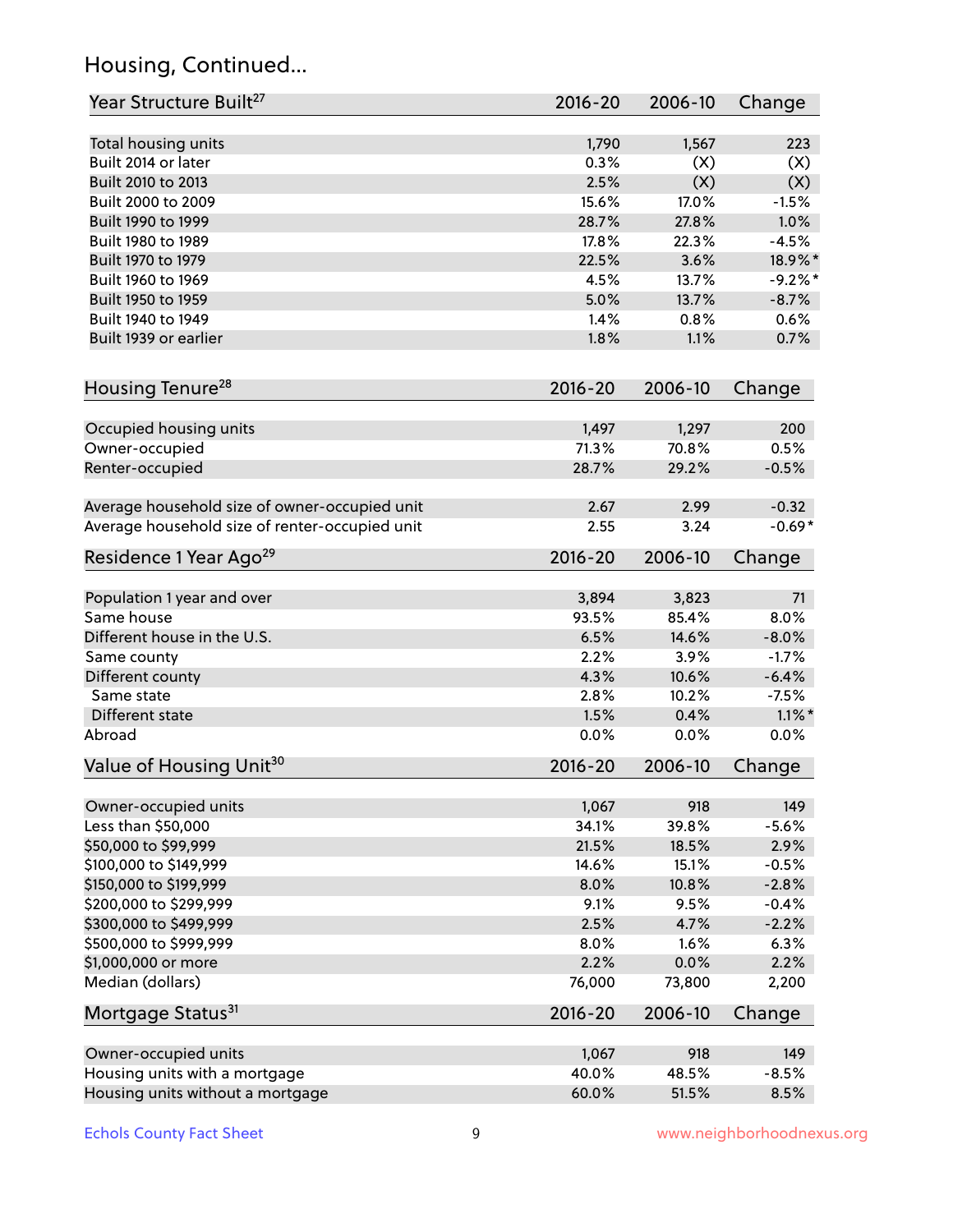# Housing, Continued...

| Selected Monthly Owner Costs <sup>32</sup>                                            | 2016-20 | 2006-10   | Change         |
|---------------------------------------------------------------------------------------|---------|-----------|----------------|
| Housing units with a mortgage                                                         | 427     | 445       | $-18$          |
| Less than \$300                                                                       | 2.6%    | 2.9%      | $-0.3%$        |
| \$300 to \$499                                                                        | 0.9%    | 1.6%      | $-0.6%$        |
| \$500 to \$999                                                                        | 56.0%   | 65.2%     | $-9.2%$        |
| \$1,000 to \$1,499                                                                    | 26.0%   | 25.2%     | 0.8%           |
| \$1,500 to \$1,999                                                                    | 10.3%   | 0.0%      | 10.3%          |
| \$2,000 to \$2,999                                                                    | 4.2%    | 2.5%      | 1.7%           |
| \$3,000 or more                                                                       | 0.0%    | 2.7%      | $-2.7%$        |
| Median (dollars)                                                                      | 870     | 774       | 96             |
| Housing units without a mortgage                                                      | 640     | 473       | 167            |
| Less than \$150                                                                       | 18.6%   | 10.8%     | 7.8%           |
| \$150 to \$249                                                                        | 10.8%   | 49.0%     | $-38.3%$       |
| \$250 to \$349                                                                        | 15.6%   | 22.2%     | $-6.6%$        |
| \$350 to \$499                                                                        | 28.6%   | 13.5%     | 15.1%*         |
| \$500 to \$699                                                                        | 6.6%    | 3.4%      | 3.2%           |
| \$700 or more                                                                         | 19.8%   | 1.1%      | 18.8%*         |
| Median (dollars)                                                                      | 386     | 233       | $153*$         |
| Household Income <sup>33</sup>                                                        |         |           |                |
| Housing units with a mortgage (excluding units where<br>SMOCAPI cannot be computed)   | 424     | 422       | $\overline{2}$ |
| Less than 20.0 percent                                                                | 53.5%   | 34.8%     | 18.7%          |
| 20.0 to 24.9 percent                                                                  | 13.0%   | 17.8%     | $-4.8%$        |
| 25.0 to 29.9 percent                                                                  | 0.0%    | 5.0%      | $-5.0%$        |
| 30.0 to 34.9 percent                                                                  | 8.7%    | 17.5%     | $-8.8%$        |
| 35.0 percent or more                                                                  | 24.8%   | 24.9%     | $-0.1%$        |
| Not computed                                                                          | 3       | 23        | $-20$          |
| Housing unit without a mortgage (excluding units where<br>SMOCAPI cannot be computed) | 596     | 473       | 123            |
| Less than 10.0 percent                                                                | 48.3%   | 56.4%     | $-8.1%$        |
| 10.0 to 14.9 percent                                                                  | 23.5%   | 19.9%     | 3.6%           |
| 15.0 to 19.9 percent                                                                  | 19.5%   | 13.3%     | $6.1\%$ *      |
| 20.0 to 24.9 percent                                                                  | 2.5%    | 1.3%      | 1.2%           |
| 25.0 to 29.9 percent                                                                  | 2.2%    | 6.3%      | $-4.2%$        |
| 30.0 to 34.9 percent                                                                  | 0.8%    | 0.0%      | 0.8%           |
| 35.0 percent or more                                                                  | 3.2%    | 2.7%      | 0.4%           |
| Not computed                                                                          | 44      | $\pmb{0}$ | 44             |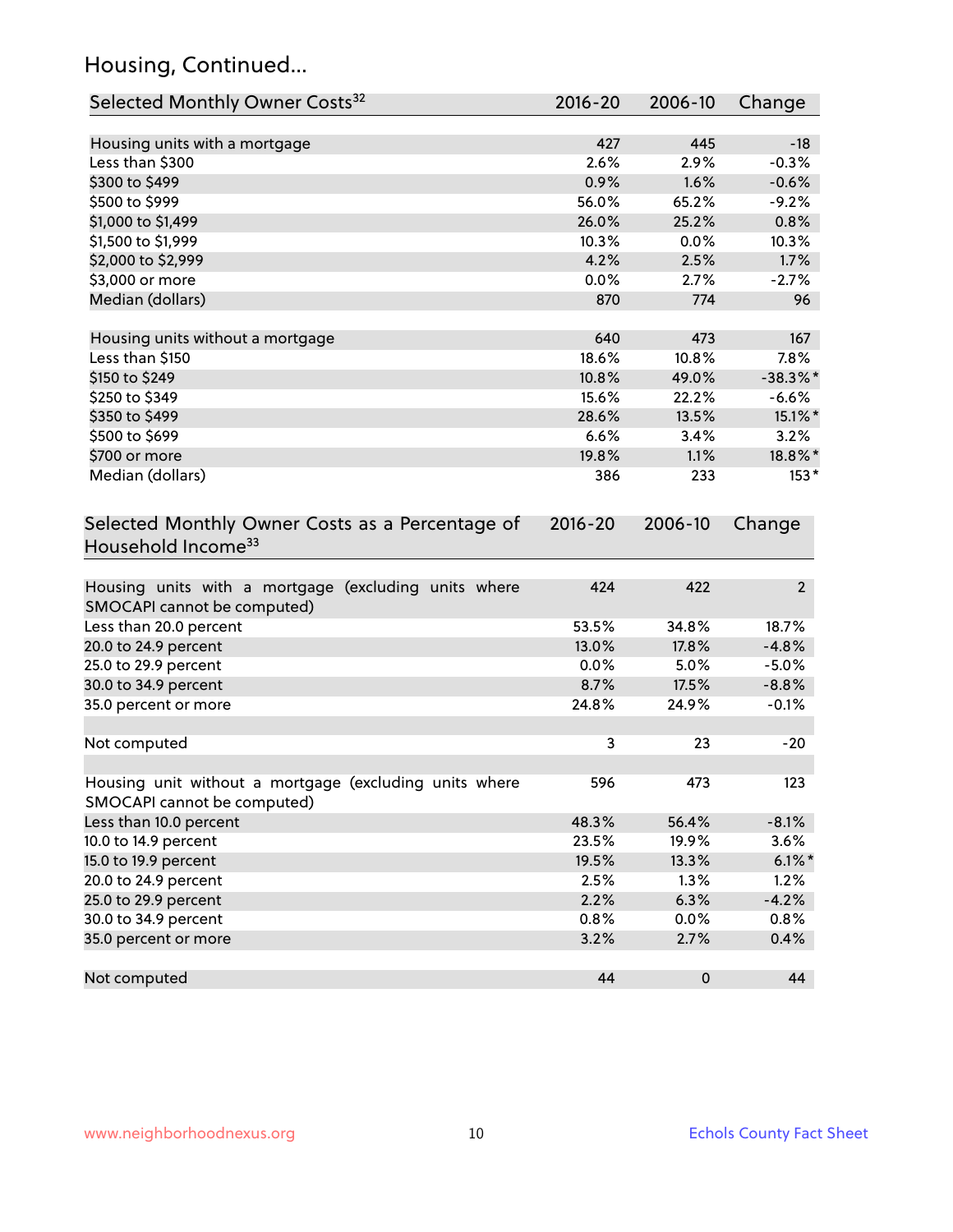#### Housing, Continued...

| Gross Rent <sup>34</sup>                                     | $2016 - 20$ | 2006-10 | Change   |
|--------------------------------------------------------------|-------------|---------|----------|
|                                                              |             |         |          |
| Occupied units paying rent                                   | 318         | 312     | 6        |
| Less than \$200                                              | 0.0%        | 0.0%    | 0.0%     |
| \$200 to \$499                                               | 4.7%        | 13.1%   | $-8.4%$  |
| \$500 to \$749                                               | 73.0%       | 48.4%   | 24.6%    |
| \$750 to \$999                                               | 21.4%       | 23.1%   | $-1.7%$  |
| \$1,000 to \$1,499                                           | 0.9%        | 15.4%   | $-14.4%$ |
| \$1,500 to \$1,999                                           | 0.0%        | 0.0%    | 0.0%     |
| \$2,000 or more                                              | $0.0\%$     | $0.0\%$ | 0.0%     |
| Median (dollars)                                             | 670         | 644     | 26       |
|                                                              |             |         |          |
| No rent paid                                                 | 112         | 67      | 45       |
|                                                              |             |         |          |
| Gross Rent as a Percentage of Household Income <sup>35</sup> | $2016 - 20$ | 2006-10 | Change   |
|                                                              |             |         |          |
| Occupied units paying rent (excluding units where GRAPI      | 256         | 312     | $-56$    |
| cannot be computed)                                          |             |         |          |
| Less than 15.0 percent                                       | 21.1%       | 16.7%   | 4.4%     |
| 15.0 to 19.9 percent                                         | 6.6%        | 9.9%    | $-3.3%$  |
| 20.0 to 24.9 percent                                         | 26.6%       | $9.9\%$ | 16.6%*   |
| 25.0 to 29.9 percent                                         | 5.5%        | 11.9%   | $-6.4%$  |
| 30.0 to 34.9 percent                                         | 0.0%        | 0.0%    | $0.0\%$  |
| 35.0 percent or more                                         | 40.2%       | 51.6%   | $-11.4%$ |

Not computed and the computed in the computed of the computed in the computed in the computed in the computed in the computed in the computed in the computed in the computed in the computed in the computed in the computed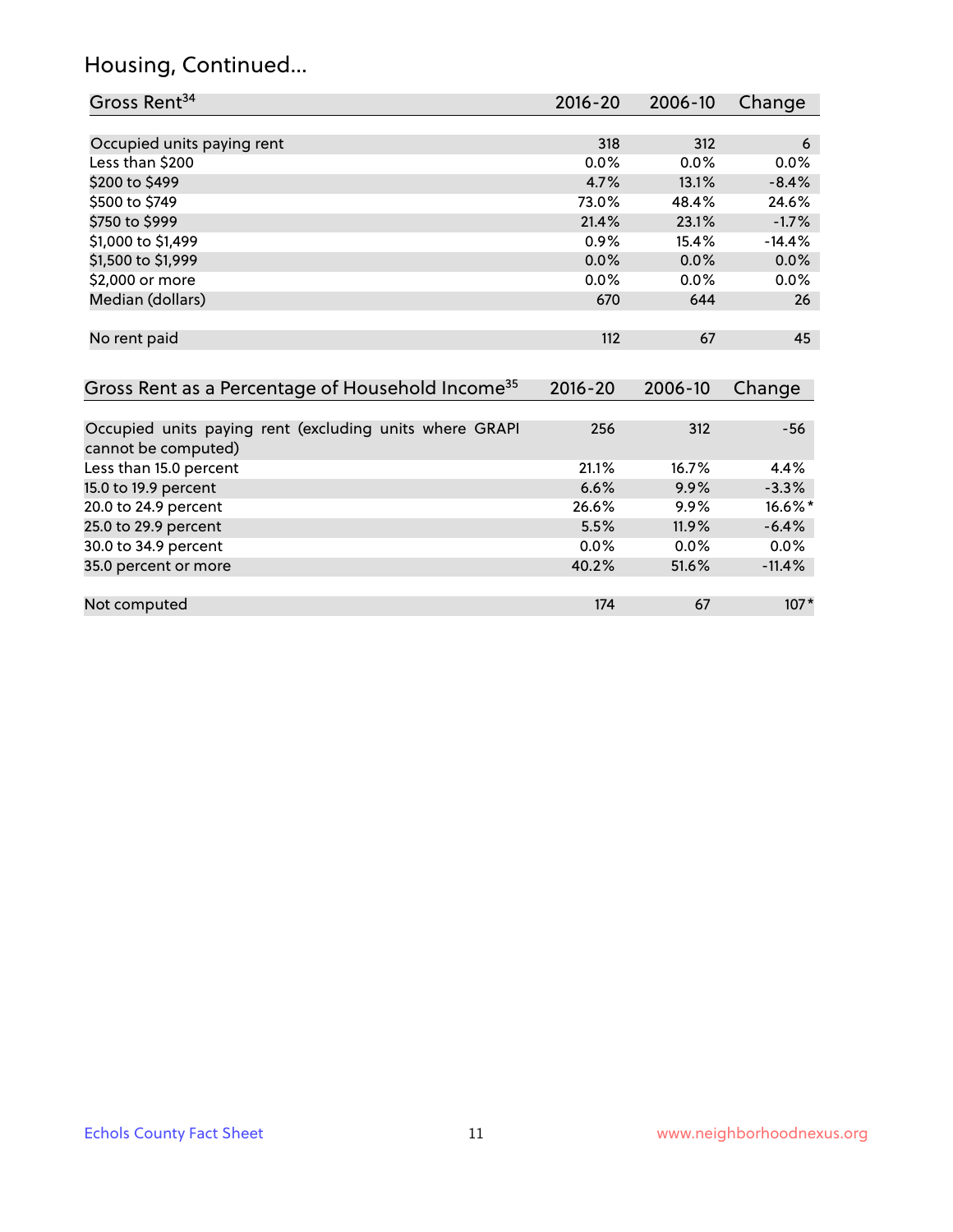# Community Involvement

| Voter Registration and Turnout <sup>36</sup> | 2020  |
|----------------------------------------------|-------|
|                                              |       |
| Active registered voters                     | 2,136 |
| Number voted in Presidential election        | 1.434 |
| Percent voted in Presidential election       | 67.1% |

#### Transportation

| Commuting to Work <sup>37</sup>           | 2016-20 | 2006-10 | Change      |
|-------------------------------------------|---------|---------|-------------|
|                                           |         |         |             |
| Workers 16 years and over                 | 1,720   | 1,599   | 121         |
| Car, truck, or van - drove alone          | 80.0%   | 65.4%   | 14.6%*      |
| Car, truck, or van - carpooled            | 5.5%    | 16.7%   | $-11.2\%$ * |
| Public transportation (excluding taxicab) | 0.4%    | 6.3%    | $-5.9\%$    |
| Walked                                    | 9.2%    | 0.7%    | $8.6\%$ *   |
| Other means                               | 3.5%    | $7.6\%$ | $-4.1%$     |
| Worked at home                            | 1.3%    | 3.3%    | $-1.9%$     |
|                                           |         |         |             |
| Mean travel time to work (minutes)        | 24.6    | 28.7    | $-4.1$      |
|                                           |         |         |             |
| Vehicles Available <sup>38</sup>          | 2016-20 | 2006-10 | Change      |
|                                           |         |         |             |
| Occupied housing units                    | 1,497   | 1,297   | 200         |
| No vehicles available                     | 2.7%    | 9.7%    | $-7.0%$     |
| 1 vehicle available                       | 27.2%   | 30.0%   | $-2.8%$     |
| 2 vehicles available                      | 34.5%   | 36.9%   | $-2.5%$     |
| 3 or more vehicles available              | 35.7%   | 23.4%   | 12.3%       |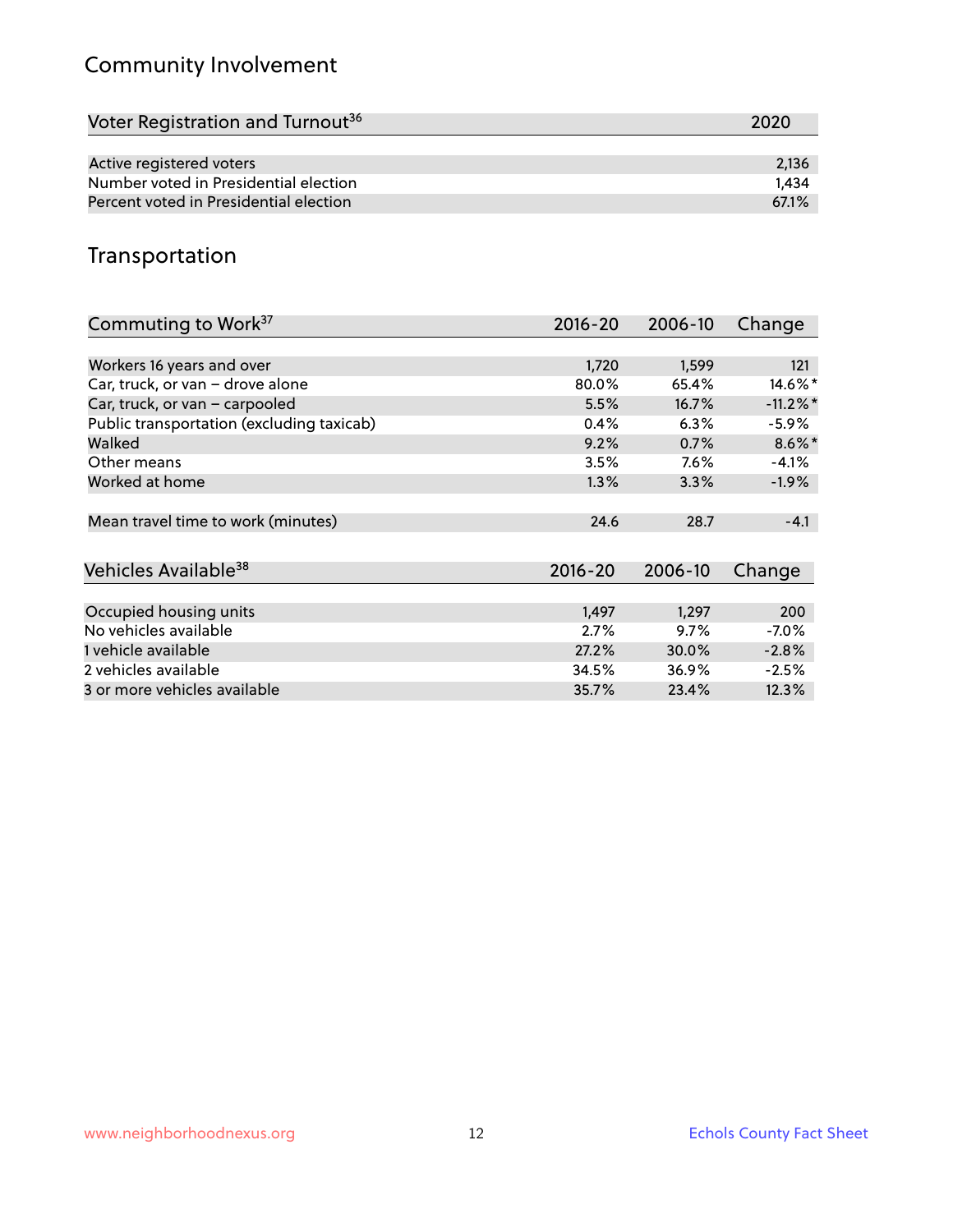#### Health

| Health Insurance coverage <sup>39</sup> | 2016-20 |
|-----------------------------------------|---------|
|-----------------------------------------|---------|

| Civilian Noninstitutionalized Population                | 3,944   |
|---------------------------------------------------------|---------|
| With health insurance coverage                          | 74.7%   |
| With private health insurance coverage                  | 60.0%   |
| With public health coverage                             | 29.8%   |
| No health insurance coverage                            | 25.3%   |
| Civilian Noninstitutionalized Population Under 19 years | 1,023   |
| No health insurance coverage                            | 22.3%   |
| Civilian Noninstitutionalized Population 19 to 64 years | 2,385   |
| In labor force:                                         | 1,557   |
| Employed:                                               | 1,517   |
| With health insurance coverage                          | 74.4%   |
| With private health insurance coverage                  | 50.0%   |
| With public coverage                                    | 4.2%    |
| No health insurance coverage                            | 25.6%   |
| Unemployed:                                             | 40      |
| With health insurance coverage                          | 50.0%   |
| With private health insurance coverage                  | 50.0%   |
| With public coverage                                    | $0.0\%$ |
| No health insurance coverage                            | 50.0%   |
| Not in labor force:                                     | 828     |
| With health insurance coverage                          | 58.3%   |
| With private health insurance coverage                  | 43.0%   |
| With public coverage                                    | 31.8%   |
| No health insurance coverage                            | 41.7%   |

# Health Factors **Most Recent** Premature Death (YPLL before age 75 per 100,000 population, age-adjusted)<sup>40</sup> 6,967.6

| Thermaterie Bedth (The Beleidie age to per toolood population) age adjacted, | 7.7777 |
|------------------------------------------------------------------------------|--------|
| Average number of Physically Unhealthy Days <sup>41</sup>                    | 5.3    |
| Average number of Mentally Unhealthy Days <sup>42</sup>                      | 5.5    |
| Low Birthweight Births <sup>43</sup>                                         | 7.3%   |
| Diabetes Prevalence <sup>44</sup>                                            | 13.9%  |
| HIV Prevalence (per 100,000 population) <sup>45</sup>                        |        |
| Rate, Deduplicated ER Visits for Asthma, Ages 0-17 <sup>46</sup>             | 204.4  |